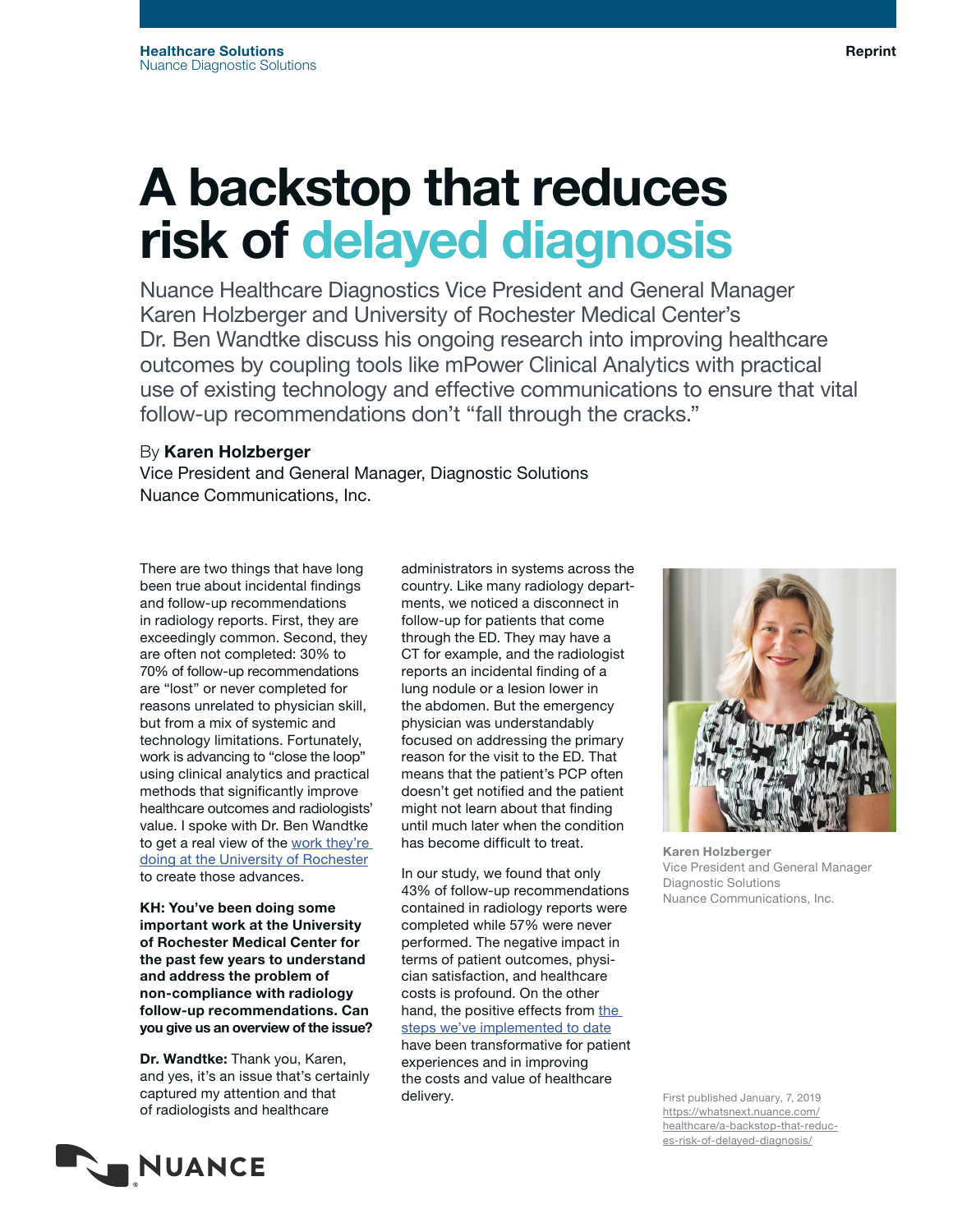"In our study, we found that only 43% of follow-up recommendations contained in radiology reports were completed while 57% were never performed. The negative impact in terms of patient outcomes, physician satisfaction, and healthcare costs is profound. On the other hand, the positive effects from the steps we've implemented to date have been transformative for patient experiences and in improving the costs and value of healthcare delivery."

Ben Wandtke, MD, MS, University of Rochester Medical Center

We initially started with a homegrown database and a manual process at one of our community hospitals. We had a system of communication backstops and tracked outcomes data associated with our interventions to bring patients back. At a small scale, we were able to demonstrate the need and the efficacy for this type of program, but we quickly discovered that we were going to need additional automated functionality to make this viable on a larger scale.

### KH: Let's get into some of the specifics of your program.

Dr. Wandtke: We initially looked through radiology reports for exams with follow-up recommendations and loaded them into our homegrown database. For exams with overdue follow-up imaging recommendations, we implemented a three-stage communication protocol for ensuring compliance. Stage 1 consists of resending the radiology report to the patient's PCP, requesting attention to overdue recommendations, or a letter to patients without a PCP. Stage 2 involves a call from a dedicated staff

follow-up person to the PCP's office. In Stage 3, the radiologist contacts the PCP directly. We realize that not every program may implement all these steps, but it worked well for our group.

The initial implementation of PowerScribe Follow-up Manager (initially part of the Primordial suite) helped automate many steps in this process. Through an integration with the radiologists' reading environment, radiologists could easily designate exams with a recommended follow-up. It automated the building of a worklist, the collection of data from the RIS/EMR, and it also automatically escalated the patients who were overdue at each stage of the process. When it was time to send a letter, it would merge the patient, exam and appropriate physician information into a predefined letter template for printing.

### KH: How did you scale it up from that first facility?

Dr. Wandtke: A year and a half ago we scaled the system to six hospitals and five outpatient imaging centers. When we expanded the

scope to a larger, less centralized group, we quickly realized that not every radiologist would remember to take the extra step to designate a finding, even though the capability was integrated into the reading environment. Nuance was given the opportunity to analyze the cohort of reports using mPower, their clinical analytics engine, to see if the radiologists failed to flag any follow-up recommendations. mPower simply scanned the free text of the report and extracted out relevant follow-up recommendations that met the inclusion criteria. Integration of mPower allows for more efficient recommendation entry into a tracking system without additional manual effort by the radiologist to flag follow-up recommendations and without modification to the radiologists existing dictation style. Simply dictating recommendations into the report is sufficient. mPowerautomated recommendation capture nearly tripled the number of recommendations tracked and increase the cost-effectiveness of the program dramatically.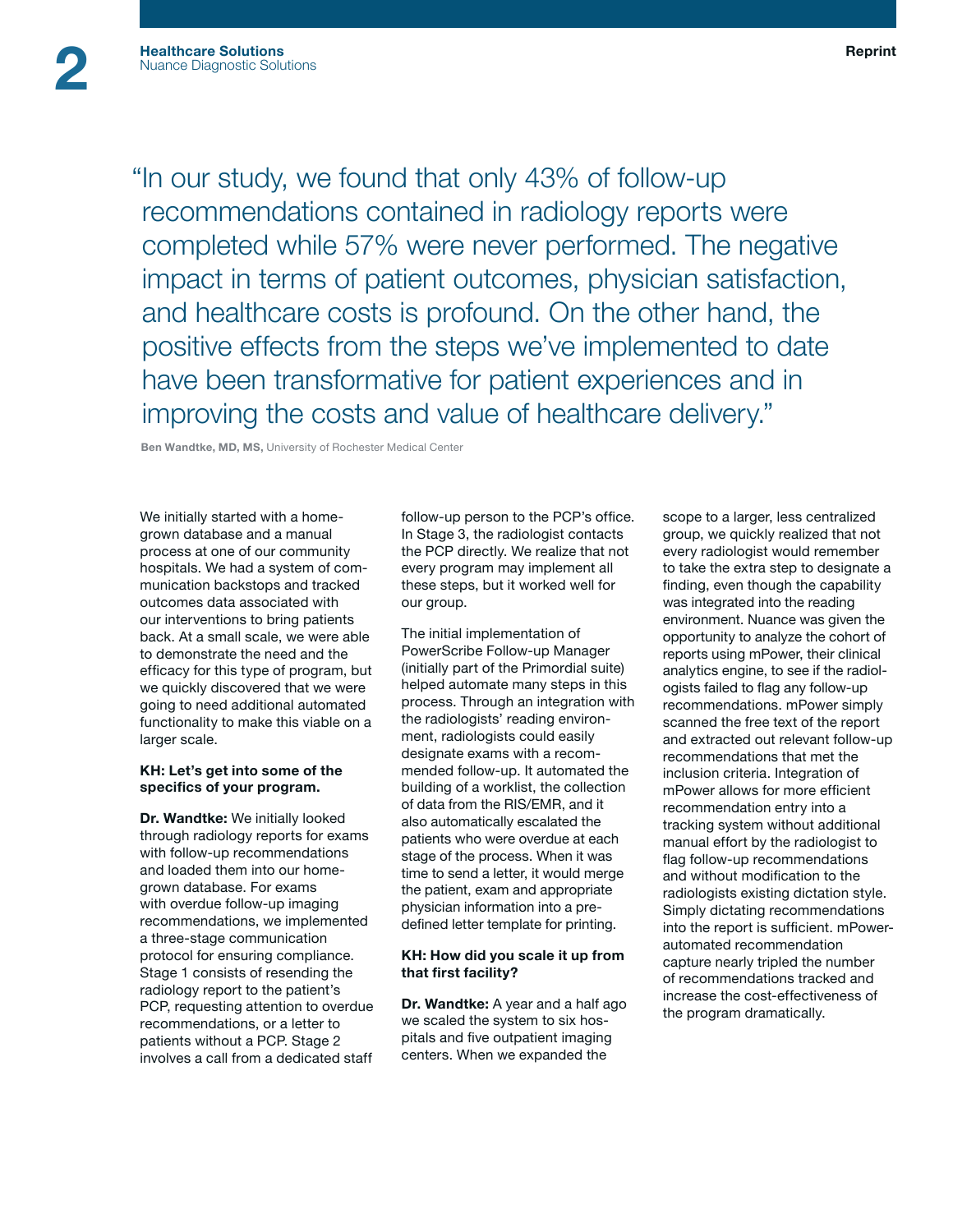"Overall, our program is now able to confirm satisfactory follow-up for 91% of our patients. The remaining 9% are primarily "lost" due to patient non-compliance. The tracking system resulted in an 80% increase in our ability to "close the loop."

Ben Wandtke, MD, MS, University of Rochester Medical Center

KH: The results have been impressive. I'm also struck by the importance of the program on multiple levels because it's much, much more than taking a measure of improvements in costs and healthcare benefits.

Dr. Wandtke: Overall, our program is now able to confirm satisfactory follow-up for 91% of our patients. The remaining 9% are primarily "lost" due to patient non-compliance. The tracking system resulted in an 80% increase in our ability to "close the loop." Beyond generating additional examinations, often with higher-reimbursing imaging modalities, the program improves patient care through earlier diagnoses and reduces medical legal risk. Preliminary analysis suggests a positive annual return on investment in addition to the quality gains demonstrated.

That said, it's more than just tracking follow-up compliance. Programs like these reinforce the use of evidence-based guidelines and consistent application of high-quality care. They address the fragmentation of healthcare delivery and prioritize the patient and clinical outcomes.

KH: Thank you, Dr. Wandtke. Those are excellent insights. In any profession, follow-up and follow-through are essential. That's especially true in medicine where it can have such farreaching, literally life-saving, effects. Each of us has the capacity to create lasting good just by following up. It's the people who follow through who excel. As we've seen from the continuing work by Dr. Wandtke, mPower Clinical Analytics and PowerScribe Follow-Up Manager can greatly enhance our abilities to follow up—and make a difference in healthcare every day.

The Real View is a Q&A blog series with Karen Holzberger, Vice President and General Manager of Nuance Healthcare's Diagnostic Division. The Real View cuts through the hype and gets to what's real, here, and now. The blog series features interviews and insights from health IT movers and shakers—and uncovers disruptive technologies that solve challenges, optimize workflow, and increase efficiencies to improve patient care.

"It's more than just tracking follow-up compliance. Programs like these reinforce the use of evidencebased guidelines and consistent application of highquality care."

 Ben Wandtke, MD, MS, University of Rochester Medical Center